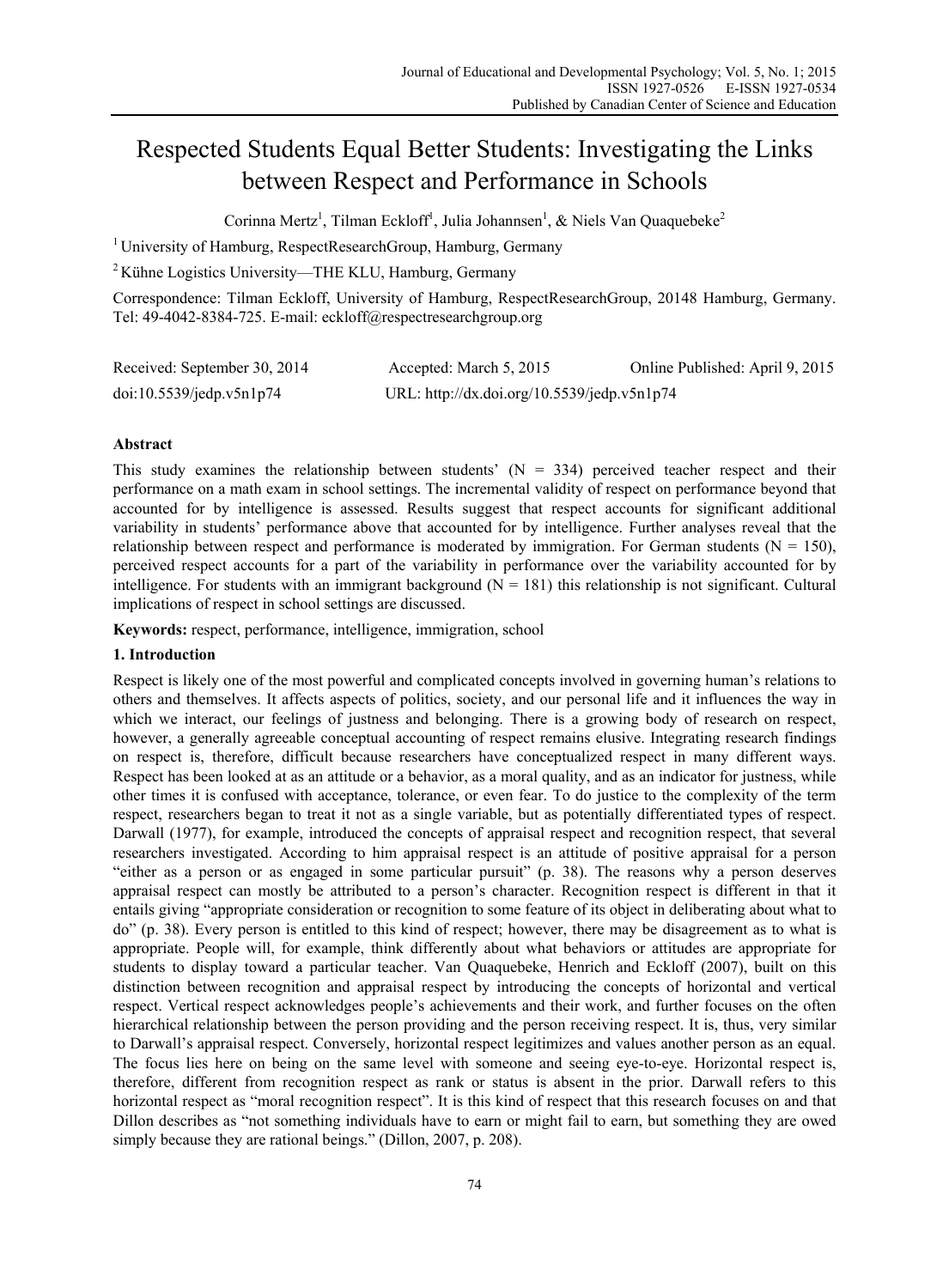#### *1.1 Respect in the Present Study*

The way in which respect is defined throughout this research work relies heavily on Van Quaquebeke and Eckloff (2010). Inspired by Dillon's work (2007) they define respect as "a person's attitude towards other people, in whom he/she sees a reason that, in itself, justifies a degree of attention and a type of behavior that in return engenders in the target a feeling of being appreciated in importance and worth as a person" (p. 344). In the following, they point to three important facets of the concept respect.

(1) A person who respects another, considers the other person in the sense of seeing the other's significance and value, and understanding the other in his/her frame of reference.

(2) A person who respects another, sees a motive in the other person that justifies the respect in itself.

(3) A person who respects another, acts in a way that makes the other person feel that his/her value has been acknowledged. This feeling results from resonating with the person offering the respect.

Respecting someone, thus, entails seeing the worth and value of another person, acknowledging it, and also communicating it.

#### *1.2 Workings of Respect*

Despite the diverging definitions, horizontal respect or aspects of it can be found throughout several research works dealing with respect (e.g. Lind & Tyler, 1988; Simon & Stürmer, 2003). These works show that respect has a fundamental effect on humans and their relations to others and themselves. The literature on procedural justice, for example, regards (horizontal) respect as an indicator of fair treatment and comes to the conclusion that perceiving to be treated fairly influences people's health. For example, Elovainio et al. (2005) showed that fair and respectful treatment had a positive influence on employee's sickness-related absences from work. Additionally, Greenberg (2006) found that nurses whose supervisors had received training for behaving in a fair and respectful manner, suffered from fewer sleeping problems. Respect is further related to more psychological variables like people's self-esteem (Tyler, Degoey, & Smith, 1996), their well-being in general (Huo & Binning, 2008) and Erez et al. (2009) noted positive outcomes (e.g. feeling appreciated and valued) for people scoring high on attachment anxiety. In work and business settings respect has shown to have an impact on employee's identification with their leaders as well as organizational commitment (Eckloff & Van Quaquebeke, 2008; Van Quaquebeke & Eckloff, 2010). Additionally, respect has a positive influence on work satisfaction and employees rate it as one of the most important values at work (Van Quaquebeke, Zenker, & Eckloff, 2009; Zenker & Van Quaquebeke, 2006). In research on recognition respect in group settings respect has been operationalized as the way in which people and their input into group-work are perceived to be evaluated by the group or an authority or peer. Consequently, respect carries information about one's status and standing in a group, and messages about whether one is a valued group member. It further serves as a sign of having an equal standing in the group (Simon, Lücken, & Stürmer, 2006). Likewise, it can be an indicator of inclusion (Huo & Binning, 2008). Respect, thus, fulfills two core human needs: the need for a positive social reputation and the need to belong (De Cremer & Mulder, 2007; Huo & Binning, 2008). This leads to respect being an important ingredient for the cohesion of groups as it increases collective identification and the willingness to engage in group-serving behavior (Simon & Stürmer, 2003). Tyler, Degoey, and Smith (1996) showed that respect (and pride) mediate between relational judgments of group authorities and commitment to the group, extra-role behavior directed at groups, and compliance to group rules. However, not only the presence of respect can affect humans and their interactions but also its absence. Disrespect can lead to disengagement from the group and the desire to leave the group (Sleebos, Ellemers, & De Gilder, 2006). Anderson (1994) argues that disrespect among at-risk youths can lead to violent behavior and retaliatory acts. (Although some of the different cultural implications of respect become apparent in Anderson's work, the ways in which respect works e.g. as a sign of status and regard stay the same.) Additionally, Leary, Brennan and Briggs (2005) who developed the "African American Respect Scale" found negative correlations between high scores on their scale and violent behavior.

## *1.3 Respect in Schools*

As all these research findings suggest, the ways in which respect influences us are manifold. In schools, respect for the teacher, respect from the teacher, and the teaching of respect itself also seem to be important factors for learning. Again, the two types of respect become apparent: In interviews about respect in the classroom, students reported that they were more willing to learn and to show commitment in class when they respected (in a sense of vertical respect) their teachers (Meyer, 2008). Deutsch and Jones (2008) further found that (horizontal) respect moderates youths' perceptions of and relations to authority. They state that students are more willing to comply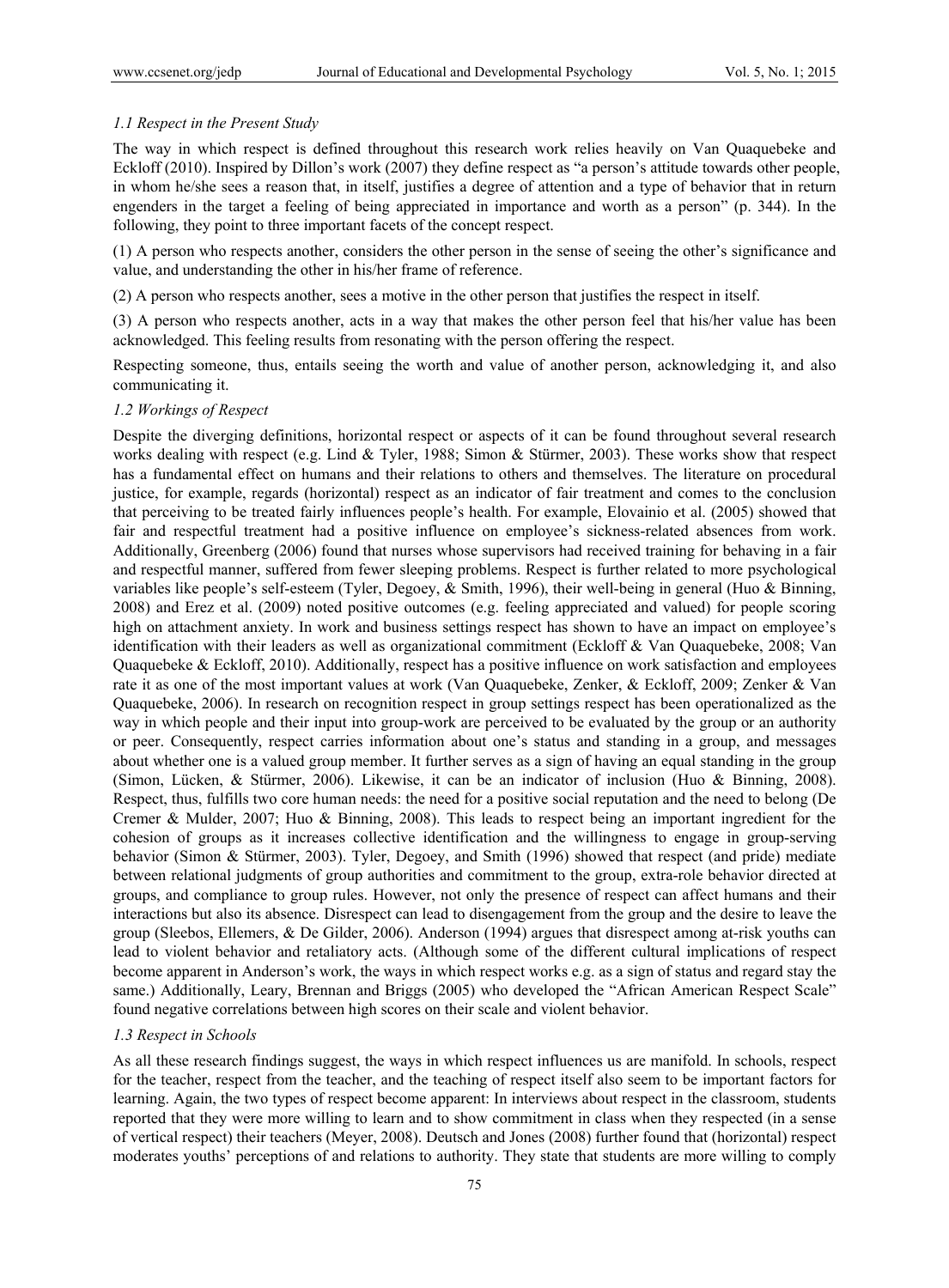with authorities when they feel respected, and their reactions to authority, as suggested by the researchers, may influence their engagement in class. Similarly, Skinner and Belmont (1993) show that teacher behavior and student engagement are related and mutually influence each other. Respect, thus, is an important factor for students' compliance with teachers, paying attention to what teachers have to say, and being motivated to learn. So if horizontal respect indeed has an impact on students' engagement in classrooms, we hypothesize that it may also positively influence their grades as stronger engagement in class should result in an enhanced performance.

## *Hypothesis 1: There is a linear relationship between respect and performance such that more perceived teacher respect is related to increased student performance.*

While the relationship between respect and performance has to our knowledge not been researched yet, much research has been done on performance as it relates to a variety of other factors. Di Fabio and Busoni (2007), for example, showed that personality influences students' GPA (Grade Point Average) at the end of the academic year. Moreover, as demonstrated by Steinberg, Lamborn, Dornbusch and Darling (1992), parental involvement in school (e.g. parents helping with their children's course selection, monitoring their progress or attending school programs) has an impact on students' performance in high school. Steinberg et al. (1992) further report that a "warm, firm and democratic" (p. 1278) parenting style was associated with improvement in school grades and school engagement over a 1-year period. Steinmayr and Spinath (2009) found that students' motivation contributes to their performance. Among the most influential variables in their research were ability self-concepts and values, as well as learning goals and need for achievement. Additionally, socioeconomic status (SES) affects students' achievement. Gregory and Weinstein (2004) report that "beyond considerations of race and gender, the wealthier students (1 standard deviation above the mean SES) gained close to an extra year of progress as compared to the poorer students (1 standard deviation below the mean SES)" (p. 415).

Throughout the literature on school performance, however, there seems to be one very prominent finding: intelligence repeatedly emerges as an influencing factor. Hence, most of the studies on performance control for it (e.g. Chamorro-Premuzic & Furnham, 2008; Deary, Strand, Smith, & Fernandes, 2007; Di Fabio & Busoni, 2007; Hamre & Pianta, 2001; Steinmayr & Spinath, 2009). Many use intelligence as a base factor and establish the incremental validity of other factors above and beyond the variability accounted for by intelligence (Chamorro-Premuzic & Furnham, 2008; Di Fabio & Busoni, 2007; Steinmayr & Spinath, 2009). Di Fabio and Busoni (2007), for example, who tested 286 students in their last two years of high school, found that intelligence accounted for 4% of the variance in performance (using GPA as a performance index). After adding the personality factors extraversion, agreeableness, conscientiousness, emotional stability, and openness the model accounted for an additional 10% of the variance. In their fifth year sub-sample  $(N = 99)$ , the researchers found that intelligence explained 13% of the variance in performance. After adding the five personality factors the model accounted for an additional 20% of the variance. Furnham and Monsen (2009) report that intelligence accounted for 18% of the variance in students' grades in math. The Big Five personality factors added an incremental validity of 9%. Given the informational content of this procedure, the aim of this study then is to investigate the incremental validity of students' performance in class that perceived respect can account for above base measures of intelligence.

*Hypothesis 2: Respect can account for a part of the variability in students' performance above and beyond the variability accounted for by intelligence.* 

In Hamburg, Germany where this study was conducted 40% of adolescents have an immigrant background (Konsortium Bildungsberichterstattung, 2006). It is well established that immigrated students and their German peers do not have equal opportunities in the educational system (Gogolin & Krüger-Potratz, 2006). Further, the literature on respect reveals a cultural variability of the term respect and shows that it has an eminent importance for some minority groups, as for example African Americans, but not for others (e.g. Anderson, 1994). Apart from that, Deutsch and Jones (2008) point out that "the macrosystem of race/ethnicity influences respect" (p. 671) and that "for some minority and low-income youth, respect is of paramount importance" (p. 686). An additional concern of this study, thus, is to explore the experience of respect and its relationship to performance in the cultural minority population of immigrants in German classrooms. Specifically, we would like to explore whether immigration moderates the relationship between respect and performance. While we assume that respect plays an important role for all students (cf. Hypothesis 1), we hypothesize that the influence of respect may be even greater for immigrated students.

*Hypothesis 3: The relationship between respect and performance is moderated by immigrant status, such that the relationship is stronger for immigrated students.*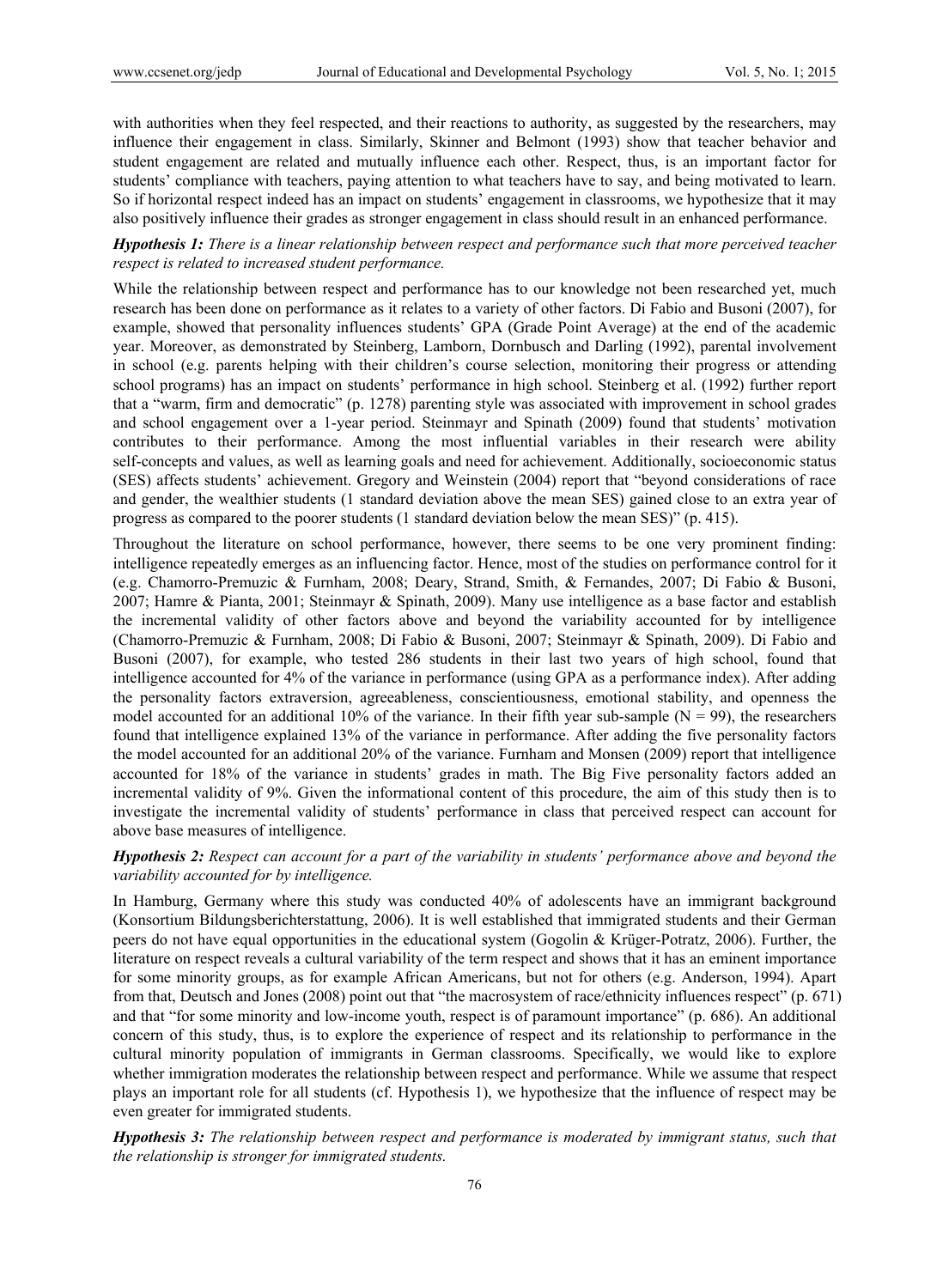## **2. Method**

In order to investigate the relationship between respect and performance, we look at eighth graders' perceived respect from math teachers and their performance in math in a variety of German secondary schools. Students' intelligence is controlled. We, further, examine whether immigration serves as a moderator for the relationship between respect and performance.

## *2.1 Research Site*

The research was performed in three different scholastic contexts. In Germany, after the completion of four years of primary school, students usually attend one of the three following school types: "Gymnasium" prepares for an entry into university and in the following will be called university-track school. "Realschule" is a high school that focuses on an advanced general education and in the following will be called general level school. "Hauptschule" is a school that concentrates on a basic general education and will be referred to as basic secondary school (for more information on the German school system see e.g. Werning, Löser, & Urban, 2008). We included all three school types in the study to control for effects that may be attributed to the different learning concepts of the schools or the different student populations attending these schools. Further, only eighth graders were included in the study because when this study was executed they had not been part of one of the other big school studies, e.g. PISA, KESS, TIMMS or LAU. This was important to prevent re-test effects as we used parts of the same intelligence measure (see below) applied in some of these studies.

## *2.2 Social Index*

High socioeconomic status tends to be associated with higher academic achievement (Drechsel & Carstensen, 2005; Gregory & Weinstein, 2004). This is why it was controlled for by only including social index 3 schools in this study. The social indices were established in a Hamburg-wide school study called KESS where students' social situation was analyzed (among other factors) by questioning students and their parents. Items targeted the economical situation of the parents, their nationality, educational background, cultural activities with their children (e.g. visits to theatres, museums), as well as involvement and interest in their children's (social) activities. The social index ranges from 1 (very disadvantaged social situation) to 6 (advantaged social situation). Social index 3 is used because the majority of the schools in Hamburg are social index 3 schools (followed by social index 2 and then 4). Thus, the participating student population is slightly socially disadvantaged.

## *2.3 Participants*

334 eighth graders from 9 different schools participated in this study. 40.4% attended a university-track school, 32.6% a general level school, and 26.9% a basic secondary school. The mean age of the participating students was 13.7 years (SD = .72) at the time of testing.  $48.5\%$  of the students are girls,  $50.3\%$  boys,  $1.2\%$  failed to indicate their gender. 44.9% of the students are German, 54.2% are students with an immigrant background, 0.9% did not indicate their nationality.

*Immigration Status*. Students' immigration status is captured using information about their nationality as well as the language they speak at home. As Gogolin and Krüger-Potratz (2006) point out, it is not sufficient to only use nationality as a source when trying to determine people's immigration status. In the PISA 2000 study, for example, immigrant status was assessed using parents' place of birth and the language spoken at home. Hence, students in this study who speak a language other than German at home were counted toward the immigrant sample even if their nationality is German.

## *2.4 Instruments*

## 2.4.1 Perceived Respect

Perceived Respect was measured using a 4-point Likert scale that is theoretically informed by Dillon's (2007) and Simon and Stürmer's (2003) work on respect. For this study it was adapted to fit a school context. The scale  $(\alpha = .83)$  consists of six items measuring the extent to which students feel that teachers behave respectfully toward them (see Table 1). Higher scores correspond to higher perceived respect.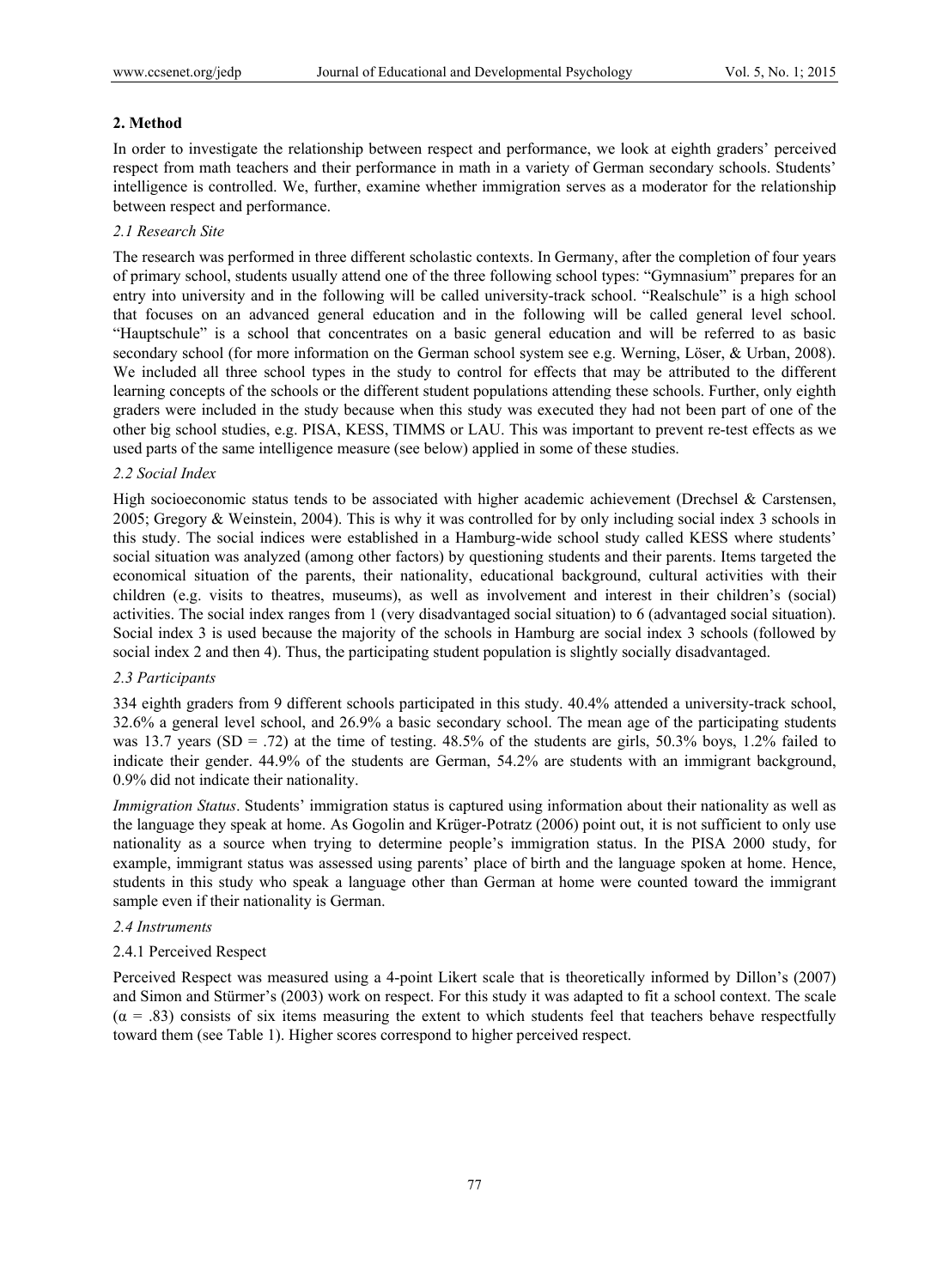|                                                                                                                             | Factor loading<br>[after rotation] | Item<br>M | Item<br>SD. | Cronbach's alpha<br>without item |
|-----------------------------------------------------------------------------------------------------------------------------|------------------------------------|-----------|-------------|----------------------------------|
| 1. My math teacher accepts me the way I am.<br>(Meine Mathelehrkraft erkennt mich so an wie ich<br>bin.)                    | .80                                | 3.27      | .82         | .79                              |
| 2. My math teacher takes me as a fully fledged<br>person. (Meine Mathelehrkraft nimmt mich für<br>voll.)                    | .78                                | 3.07      | .85         | .80                              |
| 3. My math teacher thinks that it is good that I'm<br>there. (Meine Mathelehrkraft findet es gut, dass ich<br>da bin.)      | .76                                | 3.06      | .85         | .80                              |
| 4. My math teacher disregards me as a person.<br>[reverse coded] (Meine Mathelehrkraft missachtet .48)<br>mich als Person.) |                                    | 3.38      | .89         | .86                              |
| 5. My math teacher takes me seriously. (Meine<br>Mathelehrkraft nimmt mich ernst.)                                          | .81                                | 3.11      | .85         | .79                              |
| 6. My math teacher thinks I'm ok. (Meine<br>Mathelehrkraft findet mich in Ordnung.)                                         | .79                                | 3.19      | .80         | .79                              |

Table 1. English (German) items and psychometric properties of the "perceived respect" scale

*Note.* Items were measured on a Likert scale from 1 (I disagree) to 4 (I agree). A PCA [with (and without) Varimax rotation] revealed a one factor solution. 55.72% of the variance was explained by the unrotated factor solution.  $[N = 334]$ 

According to Hypothesis 1, we expect a linear relationship between respect and performance such that more perceived teacher respect is related to increased student performance in math. Since these are correlational data, it is possible that students do not perform better because they feel respected but that teachers respect students more when they show a good performance. That is why we asked students also whether they thought that their math teacher respected weaker students as well. If they indicated that teachers do respect weaker students ( $M > 3$ on the 4-point Likert scale ranging from 1 (I disagree) to 4 (I agree)), we can see this as support of our assumption that the alternative explanation (teachers respect students who show good performances) appears to be less plausible.

#### 2.4.2 Intelligence

The standardized short form of the Kognitiver Fähigkeits-Test (KFT 4-13+) for eighth graders (Heller, Gaedike, & Weinläder, 1985) was used as a measure of intelligence. The KFT is the German adaptation of Thorndike's Cognitive Abilities Test. It consists of three subscales measuring verbal, numerical, and nonverbal skills. Only the nonverbal scale was used in this study. This is due to the fact that it requires the least school-based knowledge (Rindermann, 2006) and, therefore, avoids differences in students' scores based on different topics covered in class. The KFT has persistently shown good measuring qualities and its nonverbal scale has individually been used in several school studies like, for example, PISA 2003 (PISA Konsortium Deutschland, 2006). It, further, provides a table with standardized T-scores so that a comparison between the three different school types is possible.

## 2.4.3 Performance

Students' scores (percentage of correct answers out of the total) on the first math test of the school year were used as performance indicators. We refrained from using students' grades because of teachers' variability in grading. Further, we decided to use math scores because they seem to be among the most objective scores in school. Assessing the percentage of correct answers on a math exam is, for example, far less error-prone than assessing that of a book discussion in German or English. As the percentage of correct answers out of the total on the first math test of the school year was used as performance score, no reliability measure (i.e. Cronbach's alpha) can be reported.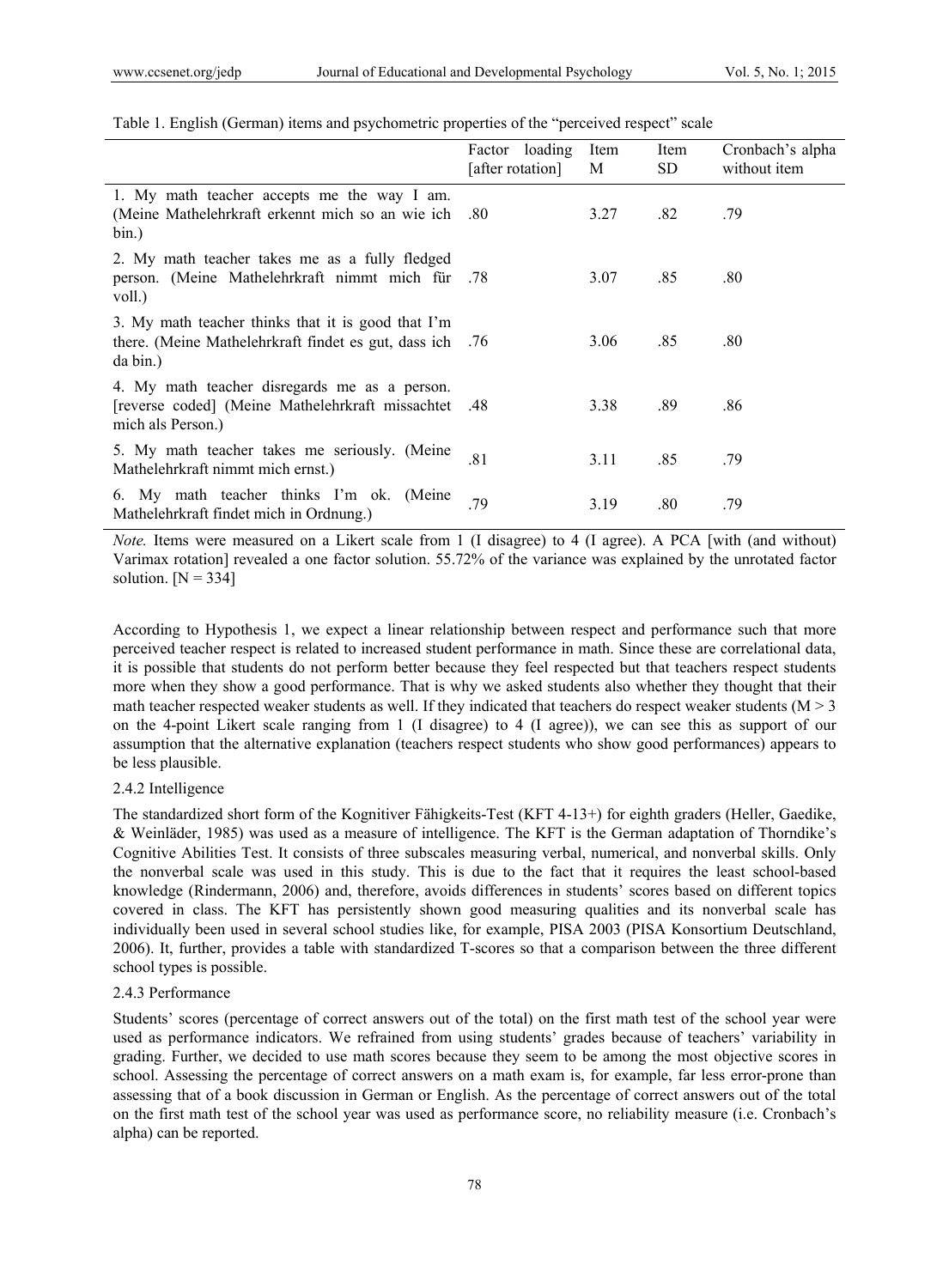# *2.5 Procedure*

All of the 37 social index 3 schools in Hamburg, Germany were asked for their consent to participate in the study. 9 schools agreed and 17 classes participated in the study, yielding a total sample of 334 students. Students were tested in groups organized by class. Instructions on responding to survey and KFT questions were given verbally and in writing. To begin, all students were administered a questionnaire containing the scales measuring perceived respect among other variables for use in unrelated research, a demographic information sheet, and a consent form (filled out by parents beforehand for students under the age of 14), which took 20 minutes. Next, they started to work on the nonverbal part of the KFT which is timed and takes 18 minutes. Two comparable versions of the KFT (Version A and Version B) were handed out to keep students from copying their neighbor's results. Prior to filling out the questionnaire and KFT, students were informed that their answers would be kept completely confidential. All questionnaires were coded and if students had given their consent, teachers transmitted their math test results directly after the first math test was administered.

## **3. Results**

Table 2 shows means, standard deviations, and correlations for respect, performance, and intelligence, as well as the reliability (Cronbach's alpha) of the respect scale.

| Table 2. Means, standard deviations, inter-correlations, and internal consistency (Cronbach's alpha in brackets) |  |  |  |
|------------------------------------------------------------------------------------------------------------------|--|--|--|
|                                                                                                                  |  |  |  |

|                      | M     | SD    |         | ٠.      |      |
|----------------------|-------|-------|---------|---------|------|
| 1. Perceived Respect | 3.18  | .62   | (.83)   | n.a.    | n.a. |
| 2. Performance       | 60.48 | 22.21 | $.19**$ | n.a.    | n.a. |
| 3. Intelligence      | 47.14 | 10.75 | $.15**$ | $.29**$ | n.a. |

*Note.* N = 334; n.a. = not applicable, \*\*  $p < .01$ 

## *3.1 The Relationship between Respect and Performance (Hypothesis 1)*

There is a significant relationship between respect and performance  $(r = .19)$  across the whole sample. In accordance with Hypothesis 1, students who perceive to be more respected by their teachers, show a better performance in math. Since these are correlational data, it is possible that students do not perform better because they feel respected but that teachers respect students more when they show a good performance. That is why we asked students whether they thought that their math teacher respected weaker students as well. Across the whole sample the mean was 3.03 (out of the 4-point Likert scale ranging from 1 (I disagree) to 4 (I agree)) indicating that teachers did indeed respect weaker students. Thus, our directional proposition is more plausible than the alternative explanation.

# *3.2 Incremental Validity (Hypothesis 2)*

In order to test the second hypothesis, we used hierarchical regression analysis to establish the incremental validity of students' performance that respect accounts for above and beyond the variability accounted for by intelligence. Intelligence was entered first, followed by respect (Table 3). The regression model is significant on both stages.

|        |                    | b    | SE b | $\beta$ (beta) |      | P    |
|--------|--------------------|------|------|----------------|------|------|
| Step 1 |                    |      |      |                |      |      |
|        | Intelligence (KFT) | 0.60 | 0.11 | .29            | 5.57 | .000 |
| Step 2 |                    |      |      |                |      |      |
|        | Intelligence (KFT) | 0.56 | 0.11 | .27            | 5.13 | .000 |
|        | Perceived Respect  | 5.35 | 1.87 | .15            | 2.86 | .005 |

|  | Table 3. Hierarchical regression of intelligence and perceived respect |  |  |
|--|------------------------------------------------------------------------|--|--|
|  |                                                                        |  |  |
|  |                                                                        |  |  |

*Note.*  $R^2 = .09$  for Step 1:  $\Delta R^2 = .02$  for Step 2 (p < .01).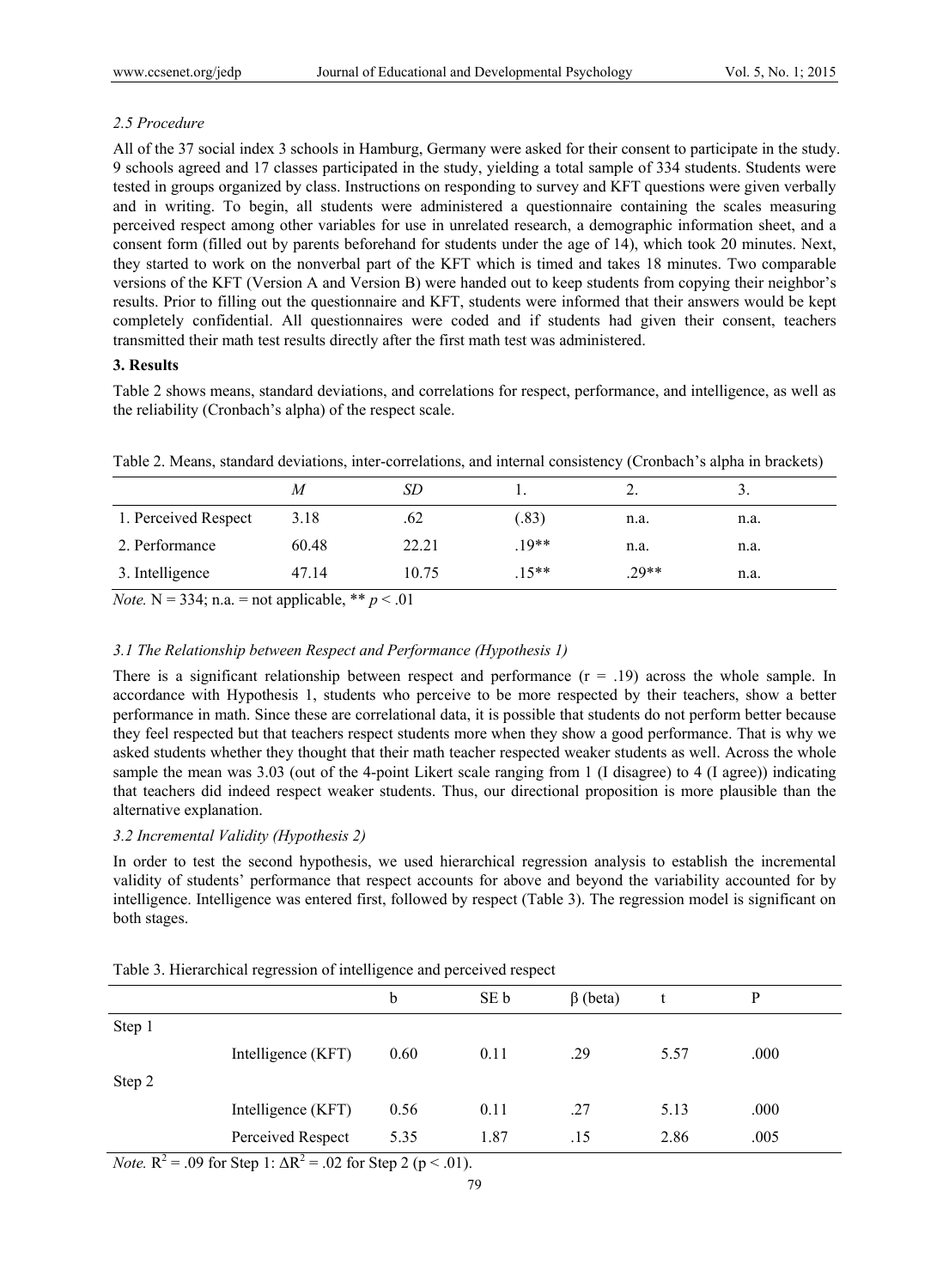Intelligence serves as a predictor for performance such that students with higher intelligence achieve better results on their math tests. In accordance with our hypothesis, on stage 2, respect also serves as a predictor, contributing to a significant change in  $\mathbb{R}^2$ . Thus, holding intelligence scores constant students who feel more respected by their teachers show better results on their math tests. Intelligence accounts for 9% of the variability in performance, respect accounts for an additional 2%.

#### *3.3 Immigration as a Moderator (Hypothesis 3)*

Testing our third hypothesis, we found that the relationship between respect and performance is indeed moderated by immigration  $(\beta = -17; t(327)) = -3.15$ ,  $p = .002$ ; predictors were z-standardized prior to analysis, cf. Aiken & West, 1991). However, the moderation effect is opposite to what we had expected. As shown in Figure 1, we found a relationship between perceived respect and performance for Germans but we did not find this relationship for students with an immigrant background.



Figure 1. Immigration moderates the relationship between respect and performance

To analyze the two subgroups more closely, we thus divided the sample into Germans  $(N = 150)$  and students with an immigrant background  $(N = 181)$ . Tables 4 (immigrants) and 5 (Germans) show means, standard deviations, and correlations for respect, performance, and intelligence as well as the reliability for the respect scale.

Table 4. Means, standard deviations, inter-correlations, and internal consistency (Cronbach's alpha in brackets) for students with immigrant background

|                      | M     | SD    |       |        |      |
|----------------------|-------|-------|-------|--------|------|
| 1. Perceived Respect | 3.20  | .60   | (.88) | n.a.   | n.a. |
| 2. Performance       | 59.41 | 21.41 | .02   | n.a.   | n.a. |
| 3. Intelligence      | 45.42 | 10.37 | .09   | $.19*$ | n.a. |

*Note.*  $N = 181$ ; n.a. = not applicable , \*  $p < .05$ 

Table 5. Means, standard deviations, inter-correlations, and internal consistency (Cronbach's alpha in brackets) for German students

|                      | M     | <i>SD</i> |         |         |      |
|----------------------|-------|-----------|---------|---------|------|
| 1. Perceived Respect | 3.15  | .66       | (0.79)  | n.a.    | n.a. |
| 2. Performance       | 61.57 | 23.24     | $37**$  | n.a.    | n.a. |
| 3. Intelligence      | 49.31 | 10.92     | $.24**$ | $.41**$ | n.a. |

*Note.*  $N = 150$ ; n.a. = not applicable; \*\*  $p < .01$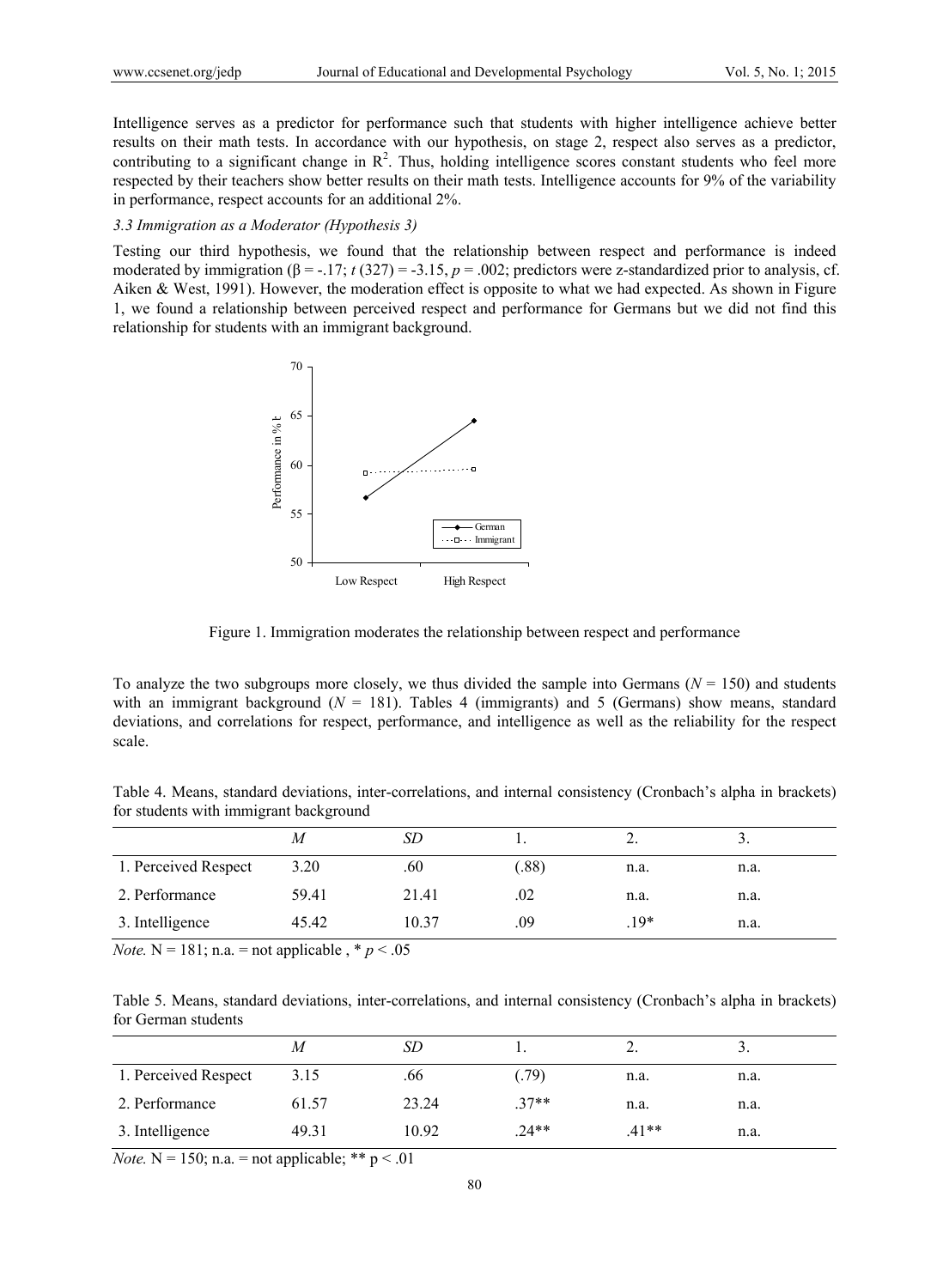In the following, hierarchical regression analyses were performed for the two samples respectively. Again, intelligence was entered on the first stage, respect on the second stage. For students with immigrant background (Table 6), respect does not serve as a predictor. Intelligence explains 4% of the variance in performance but adding respect could not contribute to a change in  $\mathbb{R}^2$ .

Table 6. Hierarchical regression of intelligence and perceived respect on performance for students with immigrant background

|        |                                       | b    | SE b | $\beta$ (beta) |      | D    |
|--------|---------------------------------------|------|------|----------------|------|------|
| Step 1 |                                       |      |      |                |      |      |
|        | Intelligence (KFT)                    | 0.39 | 0.15 | .19            | 2.54 | .012 |
| Step 2 |                                       |      |      |                |      |      |
|        | Intelligence (KFT)                    | 0.38 | 0.15 | .19            | 2.52 | .013 |
|        | Perceived Respect<br>$\sim$<br>$\sim$ | 0.23 | 2.66 | .01            | .09  | .932 |

*Note.*  $N = 181$ .  $R^2 = .04$  for Step 1:  $\Delta R^2 = .00$  for Step 2 (p = .93).

However, for German students (Table 7) the analysis shows that respect serves as a highly significant predictor, accounting for a significant portion of the variability of performance above and beyond that accounted for by intelligence. Intelligence in the German sample explains 17% of the variance in performance, respect accounts for an additional 8%.

| Table 7. Hierarchical regression of intelligence and perceived respect on performance for German students |  |  |  |
|-----------------------------------------------------------------------------------------------------------|--|--|--|
|                                                                                                           |  |  |  |
|                                                                                                           |  |  |  |
|                                                                                                           |  |  |  |

|        |                    | b     | SE b       | $\beta$ (beta) |      | P    |  |
|--------|--------------------|-------|------------|----------------|------|------|--|
| Step 1 |                    |       |            |                |      |      |  |
|        | Intelligence (KFT) | 0.86  | 0.16       | .41            | 5.41 | .000 |  |
| Step 2 |                    |       |            |                |      |      |  |
|        | Intelligence (KFT) | 0.72  | 0.16       | .34            | 4.58 | .000 |  |
|        | Perceived Respect  | 10.01 | 2.60       | .29            | 3.87 | .000 |  |
| --     | .<br>--            | ----  | __<br>---- |                |      |      |  |

*Note.* N=150. R2 = .17 for Step 1:  $\Delta R2 = .08$  for Step 2 (p < .001).

#### *3.4 Comparing the Levels of Perceived Respect, Performance, and Intelligence*

#### 3.4.1 Respect

Comparing the levels of perceived respect we found that German and immigrant students do not differ in their level of perceived respect. Neither do students from the three different school types. Boys ( $M = 3.11$ ,  $SD = .66$ ) and girls ( $M = 3.26$ ,  $SD = .58$ ) show differences in their perceived respect (t (328) = 2.23, p = .03) such that girls feel slightly more respected than boys.

#### 3.4.2 Performance

For performance, neither boys and girls, nor immigrant students and German students show differences in their performance. A one-way ANOVA revealed that students of the three school types differ in their levels of performance (F  $(2,332) = 13.40$ , p < .001). The individual comparisons were assessed using contrasts. Students from basic secondary schools show lower performances than those of both, general level (T = −4.01, df = 331, p < .001) and university-track schools (T = −4.98, df = 331, p < .001). Students from general level schools and university-track schools do not differ in their performance.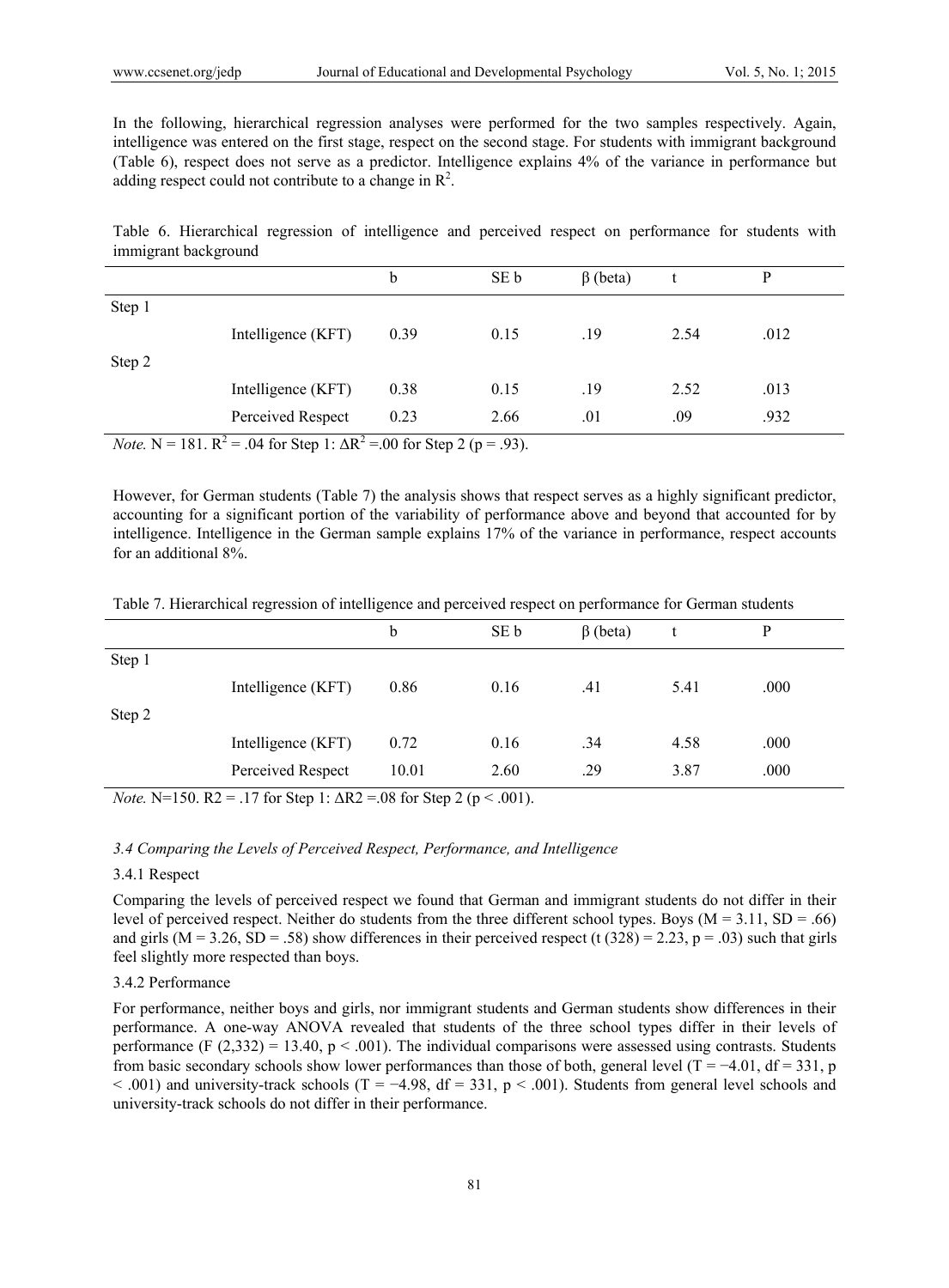#### 3.4.3 Intelligence

Boys and girls do not show differences on the KFT intelligence test. German students ( $M = 49.32$ ,  $SD = 10.92$ ) and students with an immigrant background ( $M = 45.42$ ,  $SD = 10.37$ ) show differences in their intelligence scores (t  $(329) = 3.31$ , p = .001) such that German students score higher. A one-way ANOVA further revealed differences between the students of the three school types (F  $(2,331) = 4.64$ , p = .01). Again the individual differences were assessed using contrasts. General level school students reach lower KFT scores than university-track school students (T =  $-3.03$ , df = 331, p = .003). The comparisons between basic secondary schools and general level schools, as well as those between basic secondary schools and university-track schools are insignificant.

## **4. Discussion**

Students' performance in schools is a marker—whether reasonable or not—for employers, teachers, parents, and students themselves of their fitness to prevail on the job market and become successful individuals. In particular, bad performance in school can lead to potentially career-limiting choices such as switching to a lower-level school or even dropping out. Among other factors it can, hence, be essential to figure out ways to promote students' performance. This study shows that there is a linear relationship between respect and performance. Students who feel more respected by their teachers show a higher performance on their math exam. Since these findings are correlational it is not possible to test causality. However, students' indication that their teachers behave respectfully toward all students (regardless of their performance) renders the assumption plausible that respect indeed leads to an enhanced performance. Further, this study shows that respect accounts for a significant portion of the variance in performance above and beyond that accounted for by intelligence. When evaluating the significance of the incremental gains it is valuable to consider an article by Schmidt and Hunter (1998). They suggest, and we are tempted to agree, that even small increments can translate into substantial practical gains. The incremental validity that respect adds for German students is especially remarkable when compared to the incremental validities reported in other studies reviewed above. Furnham and Monsen (2009) found that intelligence accounted for 18% of the variance in students' math grades. This is very similar to our finding of 17%. They then report that the Big Five personality factors could account for an additional 9% in the variance of performance. In this study, respect alone accounts for an additional 8% of the variance. Di Fabio and Busoni (2007) find, with between 10% (for their total sample) and 20% (for a sub-group), an incremental validity of personality factors that is reasonably higher. However, their most significant predictor is conscientiousness which they associate with a student's organization, attentiveness and diligence—factors that should have a direct influence on the intensity a student engages in his or her study material. In this regard, the 8% incremental validity added by respect seems even more striking.

#### *4.1 Cultural Implications of the Findings*

Notwithstanding the intriguing association of respect and performance for German students, this relationship seems not to hold true for students with an immigrant background. While, in accordance with the third hypothesis, immigration indeed moderates the relationship between respect and performance, the direction of the moderation turns out to be opposite to what we had expected. Post hoc, we can think of two possible explanations for this finding. The first explanation is that we are dealing with a methodological artifact. During data collection it became apparent that some of the students spoke only basic German. Since we did not control how fluid students were in German, it is possible that not all of them understood the items on the respect scale in the way intended by us. This may also account for the fact that the correlation of KFT results and performance is lower for students with an immigrant background and accounts for less variance in performance than it does for German students.

The second explanation concerns the relationship between students and their teachers. It is possible that what students need or at least expect from their teachers differs between cultures. Maybe being horizontally respected leads to changes in attitude or behavior (e.g. more engagement in class and, hence, a better performance) for some cultures but not for others. An interesting piece of research, tapping into this consideration, was done by Bailey (2000) who examined the conflict-ridden interactions between Korean shop owners and African American customers in sales encounters in the U.S. He found that their conflict was partly due to the fact that African Americans and Koreans differed in their understanding of respect. While for African Americans respecting someone meant to treat him or her as a valued equal (much in the sense of horizontal respect), Koreans interpreted it in a sense of looking up to someone in a hierarchical relationship (which is more consistent with the definition of vertical respect). A satisfying business transaction for African Americans, thus,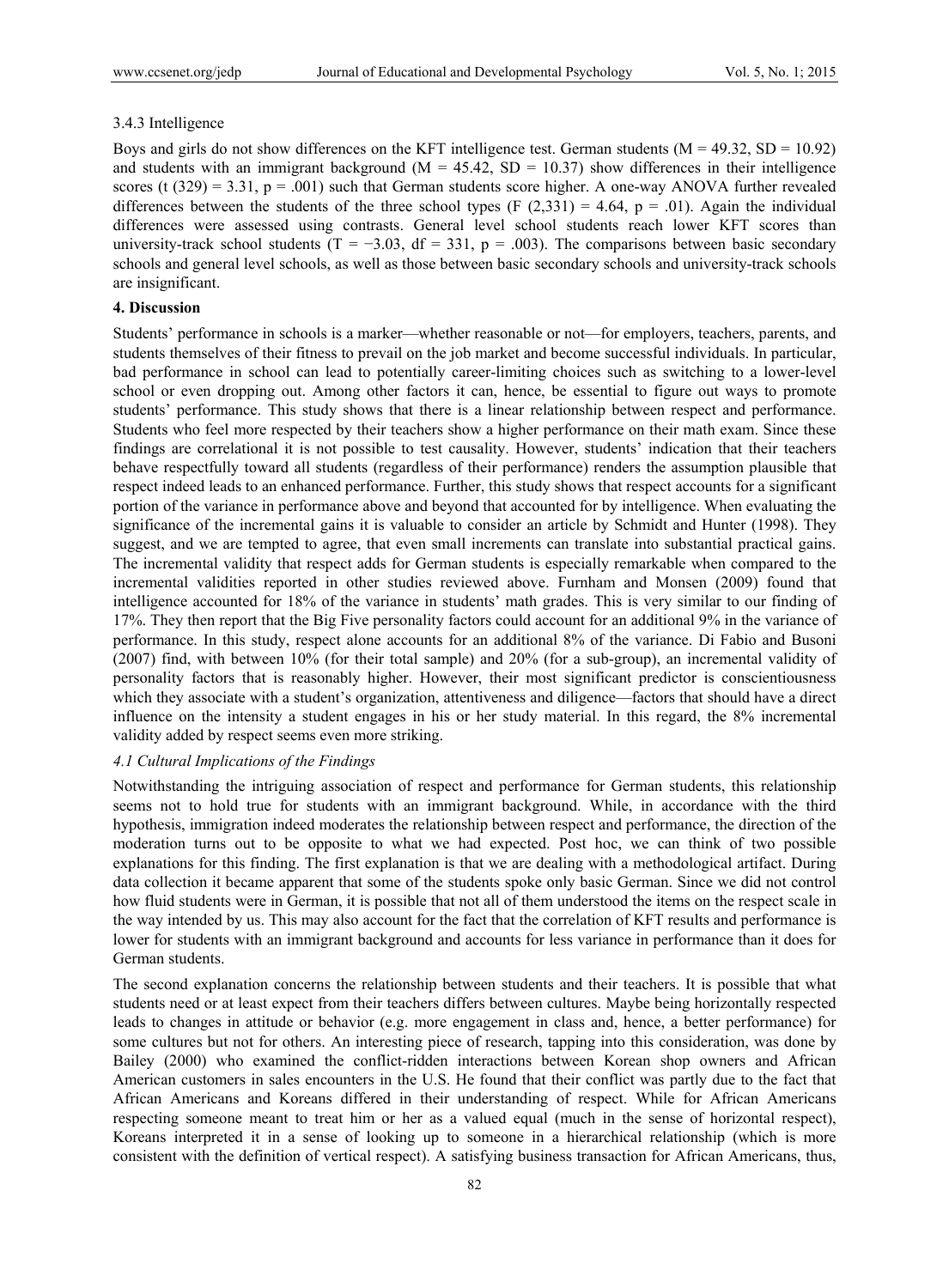included being treated with (horizontal) respect whereas for Koreans this was unnecessary or even inappropriate. Another example of cultural miscommunication is provided by Scollon and Scollon (1981). The authors researched differences in the communication of authority and power between English and Athabaskan speaking cultures. They suggest that English and Athabaskan speakers have very different ways of communicating authority and power relationships. Engaging in certain behaviors that communicate power in one culture may not be perceived as such in the other. English teachers and Athabaskan students, therefore, never meet the other's behavioral expectations which results in mutual misperceptions and stereotyping. De Cremer and Tyler (2005) also suggest that societies may have diverging views of respect: "in contrast to masculine cultures, feminine cultures stress the importance of solidarity and equality. As a result, feminine cultures, or low-power societies, may regard respect as more important than masculine or high-power societies, because due to its identity potential of communication belongingness information, people in those cultures will regard respect as more important of the viability of their groups, organizations, and societies" (p. 15). So there could be a mismatch in what immigrated students expect of their teachers and what teachers provide when treating students as valued equals and vice versa. Additionally, a principal of a school where immigrated students represented the majority of the student body told us that horizontal respect provided by a teacher was not seen as a virtue at her school but rather as a sign of weakness. This would also make it unlikely for horizontal respect to have a positive effect on students' performance. (However, this school did not participate in the study). Considering the articles reviewed above, an explanation for the culturally differing results could be as follows: teachers engage in behavior meant to convey a sense of respect that students of some cultural groups do not expect, or that they feel is inappropriate. Hence, this teacher behavior cannot result in an increased engagement followed by a better performance.

#### *4.2 Differences in Intelligence Scores and Perceived Respect*

Since we did not use students' raw scores but the standardized T-scores on the KFT, we did not expect different intelligence scores for the three school types. Yet, scores from students attending general level schools are significantly lower than those of students attending university-track schools. A possible explanation lies in the transformation from raw scores to standardized scores. One should expect that the same raw score translates into a higher standardized score for a basic secondary school student than for a general level school student. Consequently, one should expect that the same raw score results in a higher standardized score for a general level school student than for a university-track school student. This pattern, however, holds true only for the standardized scores for the Version A KFT tests. A closer look at the standardized scores for the Version B KFT test reveals that up to a raw score of 21 (out of 47) general level school students actually receive (far) lower standardized scores than university-track school students. The KFT manual only reports that university-track schools were over-represented in their norming sample but does not comment on the difference. We, therefore, assume that the significant difference in intelligence scores that we find in this study can be attributed to an erroneous transformation.

As discussed above, the differences in KFT results for German students and immigrant students could be due to different levels of expertise in German.

The differences in perceived respect between boys and girls, such that girls feel slightly more respected than boys, are also unexpected. Two different explanations come to mind that future studies will have to verify: either teachers treat girls with more respect or boys and girls perceive the same teacher behavior differently.

## *4.3 Limitations and Implications for Future Studies*

A limitation of this study is the fact that we have only one performance indicator of the students and, therefore, cannot capture developments in math performance that are due to respect. Further, our findings are correlational, not causal. Future research should examine the long-term effects of perceived respect with longitudinal research designs and, eventually, move to more experimental settings in order to test causality. A possible experimental design involves three groups (respectful-treatment, disrespectful-treatment and a control group). First, a test with a speed component could be distributed. After that, the groups would be instructed respectively (preferably by the same lecturer) on how to perform better on these tests. During the lecture, groups would either be treated respectfully, disrespectfully or would simply get the facts (the control group). Next, a distractor task would be administered followed by a second speed test. It is then to be expected that participants' performance augments, with the highest increase in the "respectful treatment" group.

Further, with regard to the cultural issues discussed above, our sample of immigrated students is problematic and prohibits unambiguous interpretations. Although the majority of the immigrated students in this sample are from Turkey, the population of immigrated students is mixed. Future studies aimed at researching the underpinnings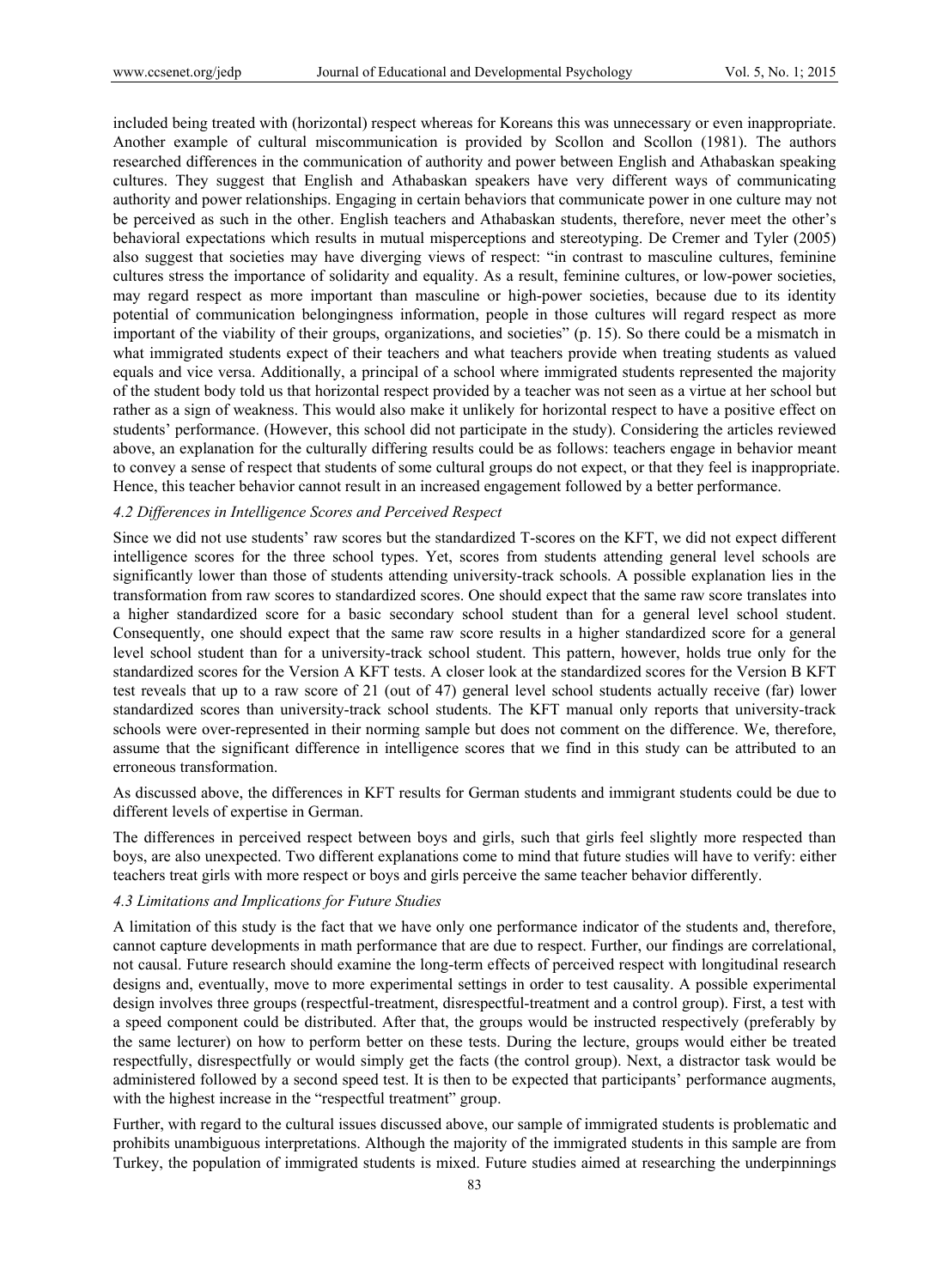of respect on different cultures should examine specific culture groups in order to not dilute their results. In addition, it seems important to control for expectations of and valuations of horizontal and vertical respect.

Another shortcoming in this piece of research is that we only concentrate on one particular school subject: math. Future research, however, should also consider the possibility that respect may have an even greater impact on performance in subjects where students are expected to express their own opinion. Studies that examine how respect relates to performance in a linguistic or societal subject would, thus, be very insightful.

Moreover, a study in schools with higher or lower social indices than 3 would be interesting. Gregory and Weinstein (2004) showed that for students with low socioeconomic status warmth from teachers was more important for achievement growth than for students with high socioeconomic status. It is possible that this also holds true for respect.

#### **5. Conclusion**

Very often complicated reforms are required in order to alter existing structures in schools and make a change for the students. Even more so, we are happy to find that a small measure like respecting one's students (which we should, but cannot always, take for granted) has an effect on students' performance. Many teachers today are faced with a school reality that requires them to not only engage in behaviors of a teacher but also in those of a friend, parent, or social worker. It is, therefore, not surprising that some teachers feel overwhelmed and do not always treat their students with respect. We would, thus, like to make an argument for integrating the findings on respect and performance into teacher's education. There, it would be fruitful to discuss not only the relationship between perceived respect and performance but also the complex findings regarding cultural diversity in the classroom and its implication for teachers and teaching. Teachers should be prepared for the multifaceted environment that a classroom can be and should know about (differences in) their students' needs. This would not only make teacher-student interactions easier and less conflict-ridden but most probably also result in better classroom atmospheres and learning environments. We are aware that creating useful teaching programs suitable for a diverse student population is a challenge since today's school reality provides many obstacles in the form of over-sized classes, overwhelmed parents and a lack of support for teachers, to name only a few. However, although statistics show that we live in a culturally diverse environment, integration and cultural understanding are not implicit. It may not be easy to change this but if we are serious about wanting to try, re-thinking some of the established educational practices would be a good start. Respect in all its variations is a powerful concept that can help in the process.

#### **Acknowledgements**

The authors wish to thank Dr. Brion Van Over for his valuable comments and criticisms as well as Manuela Bahn for her help during the data collection phase. The authors further wish to thank the participating schools for their time despite a full schedule.

## **References**

- Aiken, L. S., & West, S. G. (1991). *Multiple regression: Testing and interpreting interactions*. Thousand Oaks, CA: Sage Publications, Inc.
- Anderson, E. (1994). The code of the streets. *The Atlantic Monthly*, *273*(5), 81-94.
- Bailey, B. (2000). Communicative behavior and conflict between African-American customers and Korean immigrant retailers in Los Angeles. *Discourse & Society*, *11*(1), 86-108. http://dx.doi.org/10.1177/ 0957926500011001004
- Chamorro-Premuzic, T., & Furnham, A. (2008). Personality, intelligence and approaches to learning as predictors of academic performance. *Personality and Individual Differences*, *44*(7), 1596-1603. http://dx.doi.org/10.1016/ j.paid.2008.01.003
- Darwall, S. L. (1977). Two kinds of respect. *Ethics*, *88*(1), 36-49. http://dx.doi.org/10.1086/292054
- De Cremer, D., & Mulder, L. B. (2007). A Passion for Respect: On Understanding the Role of Human Needs and Morality. *Gruppendynamik und Organisationsberatung*, *38*(4), 439-449. http://dx.doi.org/10.1007/ s11612-007-0036-1
- De Cremer, D., & Tyler, T. R. (2005). A Matter of Intragroup Status: The Importance of Respect for the Viability of Groups. In M. Thomas-Hunt (Ed.), *Research on Managing Groups and Teams* (Vol. 7, pp. 1-21). Greenwich, CT: Elsevier Science Press.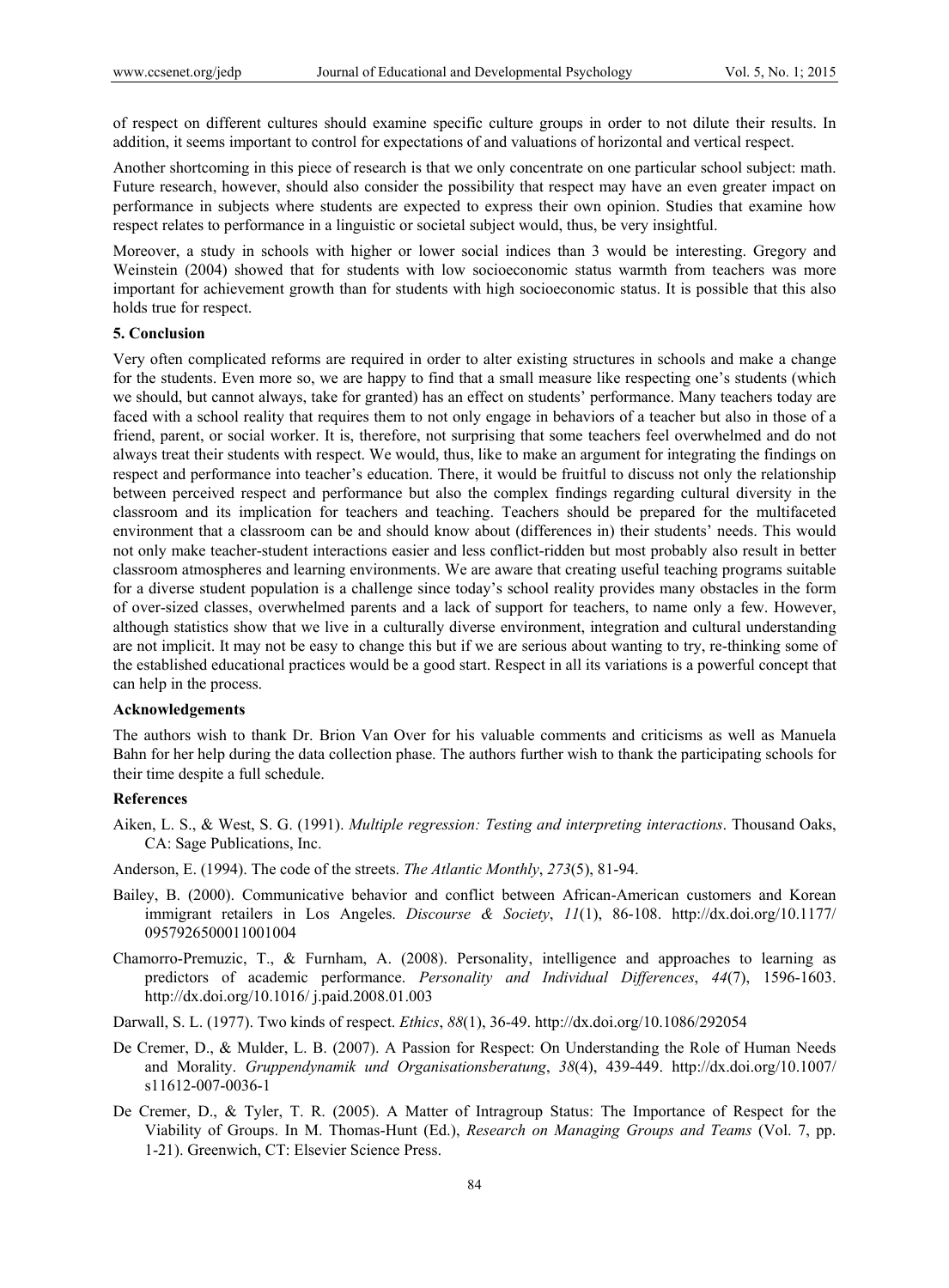- Deary, I. J., Strand, S., Smith, P., & Fernandes, C. (2007). Intelligence and educational achievement. *Intelligence*, *35*(1), 13-21. http://dx.doi.org/10.1016/j.intell.2006.02.001
- Deutsch, N. L., & Jones, J. N. (2008). "Show me an ounce of respect": Respect and authority in adult-youth relationships in after-school programs. *Journal of Adolescent Research*, *23*(6), 667-689. http://dx.doi.org/ 10.1177/0743558408322250
- Di Fabio, A., & Busoni, L. (2007). Fluid intelligence, personality traits and scholastic success: Empirical evidence in a sample of Italian high school students. *Personality and Individual Differences*, *43*(8), 2095-2104. http://dx.doi.org/10.1016/j.paid.2007.06.025
- Dillon, R. S. (2007). Respect: A philosophical perspective. *Gruppendynamik und Organisationsberatung*, *38*(2), 201-212. http://dx.doi.org/10.1007/s11612-007-0016-5
- Drechsel, B., & Carstensen, C. H. (2005). Stichwort: PISA-E. Die deutschen Länder im internationalen Vergleich. *Zeitschrift für Erziehungswissenschaft*, *8*(4), 487-501. http://dx.doi.org/10.1007/ s11618-005-0155-9
- Eckloff, T., & Van Quaquebeke, N. (2008). "Ich folge Dir, wenn Du in meinen Augen eine gute Führungskraft bist, denn dann kann ich mich auch mit Dir identifizieren". Wie Einflussoffenheit von Untergebenen über Identifikationsprozesse vermittelt wird ["I follow you if you are a good leader in my eyes, because then I can identify with you." How subordinates' openness towards influence is mediated by identification processes]. *Zeitschrift für Arbeits-und Organisationspsychologie*, *52*(4), 169-181. http://dx.doi.org/10.1026/ 0932-4089.52.4.169
- Elovainio, M. et al. (2005). Combined effects of uncertainty and organizational justice on employee health: Testing the uncertainty management model of fairness judgments among Finnish public sector employees. *Social Science & Medicine*, *61*(12), 2501-2512. http://dx.doi.org/10.1016/j.socscimed.2005.04.046
- Erez, A., Sleebos, E., Mikulincer, M., Van Ijzendoorn, M. H., Ellemers, N., & Kroonenberg, P. M. (2009). Attachment anxiety, intra-group (dis)respect, actual efforts, and group donation. *European Journal of Social Psychology*, *39*(5), 734-746. http://dx.doi.org/10.1002/ejsp.571
- Furnham, A., & Monsen, J. (2009). Personality traits and intelligence predict academic school grades. *Learning and Individual Differences*, *19*(1), 28-33. http://dx.doi.org/10.1016/j.lindif.2008.02.001
- Gogolin, I., & Krüger-Potratz, M. (2006). *Einführung in die Interkulturelle Pädagogik* (Vol. 9). Opladen, Farmington Hills: Barbara Budrich.
- Greenberg, J. (2006). Losing sleep over organizational injustice: Attenuating insomniac reactions to underpayment inequity with supervisory training in interactional justice. *Journal of Applied Psychology*, *91*(1), 58-69. http://dx.doi.org/10.1037/0021-9010.91.1.58
- Gregory, A., & Weinstein, R. S. (2004). Connection and Regulation at Home and in School: Predicting Growth in Achievement for Adolescents. *Journal of Adolescent Research*, *19*(4), 405-427. http://dx.doi.org/ 10.1177/0743558403258859
- Hamre, B. K., & Pianta, R. C. (2001). Early teacher-child relationships and the trajectory of children's school outcomes through eighth grade. *Child Development*, *72*(2), 625-638. http://dx.doi.org/10.1111/ 1467-8624.00301
- Heller, K., Gaedike, A. K., & Weinläder, H. (1985). *Kognitiver Fähigkeits-Test KFT 4-13+*. Weinheim: Beltz.
- Huo, Y. J., & Binning, K. R. (2008). Why the Psychological Experience of Respect Matters in Group Life: An Integrative Account. *Social and Personality Psychology Compass*, *2*(4), 1570-1585. http://dx.doi.org/ 10.1111/j.1751-9004.2008.00129.x
- Konsortium Bildungsberichterstattung. (2006). *Bildung in Deutschland. Ein indikatorengestützter Bericht mit einer Analyse zu Bildung und Migration*. Bielefeld: Bertelsmann.
- Leary, J. D., Brennan, E. M., & Briggs, H. E. (2005). The African American Adolescent Respect Scale: A Measure of a Prosocial Attitude. *Research on Social Work Practice*, *15*(6), 462-469. http://dx.doi.org/ 10.1177/1049731505277717
- Lind, E. A., & Tyler, T. R. (1988). *The social psychology of procedural justice*. New York, NY: Plenum Press. http://dx.doi.org/10.1007/978-1-4899-2115-4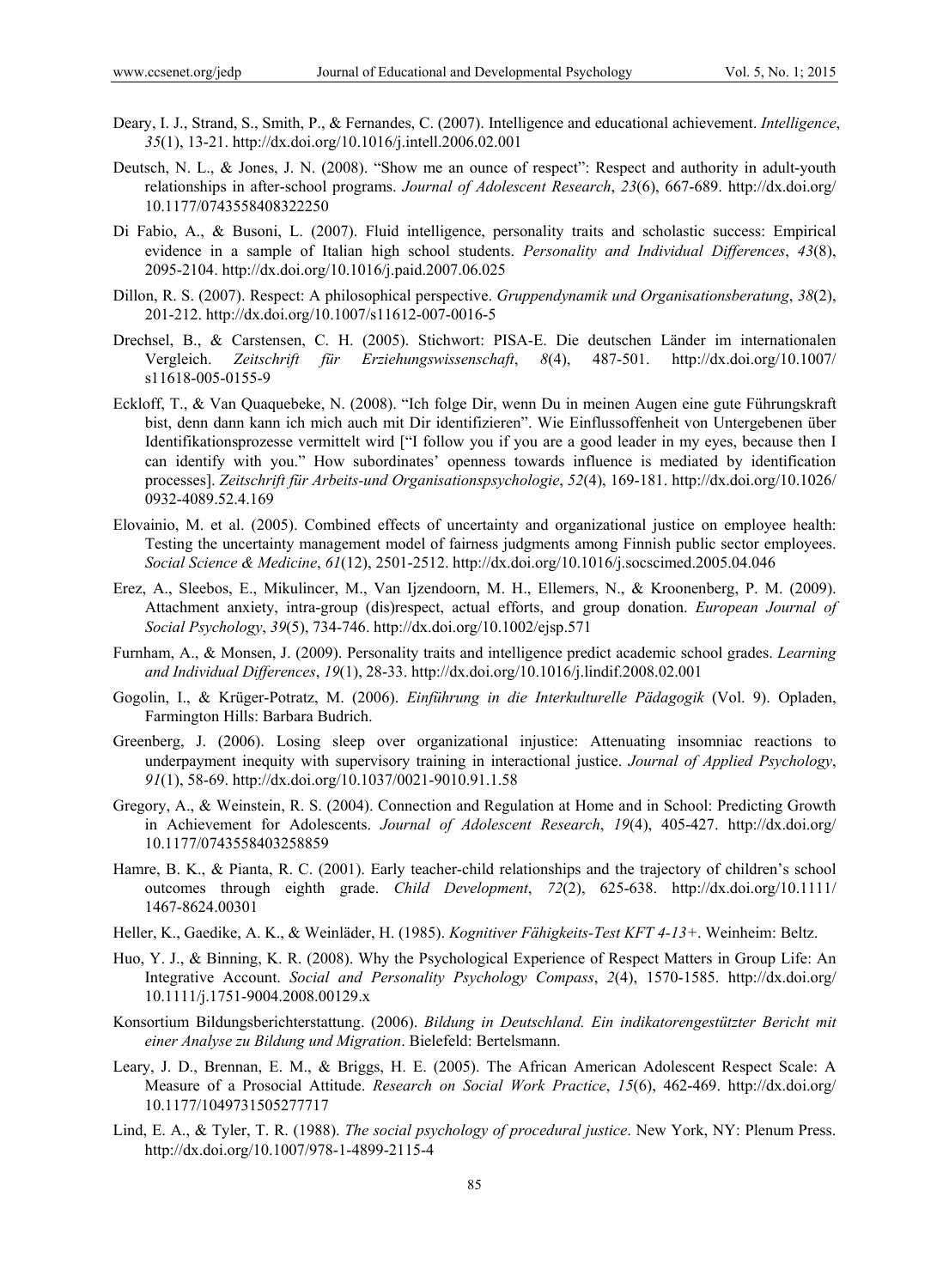- Meyer, M. M. (2008). *Eine Schülerperspektive auf Respekt—Wie Lehrende sich Respekt verdienen oder ihn verlieren* (Unpublished thesis). University of Hamburg.
- PISA Konsortium Deutschland. (2006). *PISA 2003: Dokumentation der Erhebungsinstrumente*. Münster: Waxmann.
- Rindermann, H. (2006). What do international student assessment studies measure? School performance, student abilities, cognitive abilities, knowledge or general intelligence? *Psychologische Rundschau*, *57*(2), 69-86. http://dx.doi.org/10.1026/0033-3042.57.2.69
- Schmidt, F. L., & Hunter, J. E. (1998). The validity and utility of selection methods in personnel psychology: Practical and theoretical implications of 85 years of research findings. *Psychological Bulletin*, *124*(2), 262-274. http://dx.doi.org/10.1037/0033-2909.124.2.262
- Scollon, R., & Scollon, S. (1981). *Narrative, literacy and face in interethnic communication*. Advances in Discourse Processes. Norwood, NJ: Ablex.
- Simon, B., & Stürmer, S. (2003). Respect for group members: Intragroup determinants of collective identification and group-serving behavior. *Personality and Social Psychology Bulletin*, *29*(2), 183-193. http://dx.doi.org/10.1177/0146167202239043
- Simon, B., Lücken, M., & Stürmer, S. (2006). The added value of respect: Reaching across inequality. *British Journal of Social Psychology*, *45*(3), 535-546. http://dx.doi.org/10.1348/014466605X57637
- Skinner, E. A., & Belmont, M. J. (1993). Motivation in the classroom: Reciprocal effects of teacher behavior and student engagement across the school year. *Journal of Educational Psychology*, *85*(4), 571-581. http://dx.doi.org/10.1037/0022-0663.85.4.571
- Sleebos, E., Ellemers, N., & De Gilder, D. (2006). The Carrot and the Stick: Affective Commitment and Acceptance Anxiety as Motives for Discretionary Group Efforts by Respected and Disrespected Group Members. *Personality and Social Psychology Bulletin*, *32*(2), 244-255. http://dx.doi.org/10.1177/ 0146167205282147
- Steinberg, L., Lamborn, S. D., Dornbusch, S. M., & Darling, N. (1992). Impact of parenting practices on adolescent achievement: Authoritative parenting, school involvement, and encouragement to succeed. *Child Development*, *63*(5), 1266-1281. http://dx.doi.org/10.2307/1131532
- Steinmayr, R., & Spinath, B. (2009). The importance of motivation as a predictor of school achievement. *Learning and Individual Differences*, *19*(1), 80-90. http://dx.doi.org/10.1016/j.lindif.2008.05.004
- Tyler, T., Degoey, P., & Smith, H. (1996). Understanding why the justice of group procedures matters: A test of the psychological dynamics of the group-value model. *Journal of Personality and Social Psychology*, *70*(5), 913-930. http://dx.doi.org/10.1037/0022-3514.70.5.913
- Van Quaquebeke, N., & Eckloff, T. (2010). Defining respectful leadership: What it is, how it can be measured, and another glimpse at what it is related to. *Journal of Business Ethics*, *91*(3), 343-358. http://dx.doi.org/10.1007/s10551-009-0087-z
- Van Quaquebeke, N., Henrich, D. C., & Eckloff, T. (2007). "It's not tolerance I'm asking for, it's respect!" A conceptual framework to differentiate between tolerance, acceptance and (two kinds of) respect. *Gruppendynamik und Organisationsberatung*, *38*(2), 185-200. http://dx.doi.org/10.1007/s11612-007- 0015-6
- Van Quaquebeke, N., Zenker, S., & Eckloff, T. (2009). Find out how much it means to me! The importance of interpersonal respect in work values compared to perceived organizational practices. *Journal of Business Ethics*, *89*(3), 423-431. http://dx.doi.org/10.1007/s10551-008-0008-6
- Werning, R., Löser, J. M., & Urban, M. (2008). Cultural and social diversity: An analysis of minority groups in German schools. *The Journal of Special Education*, *42*(1), 47-54. http://dx.doi.org/10.1177/ 0022466907313609
- Zenker, S., & Van Quaquebeke, N. (2006). *Die Relevanz von Arbeitswerten in der Erwartung und der Praxis von Angestellten in verschiedenen Branchen für ihre Arbeitszufriedenheit*. Paper presented at the 45 Kongress der Deutschen Gesellschaft für Psychologie.